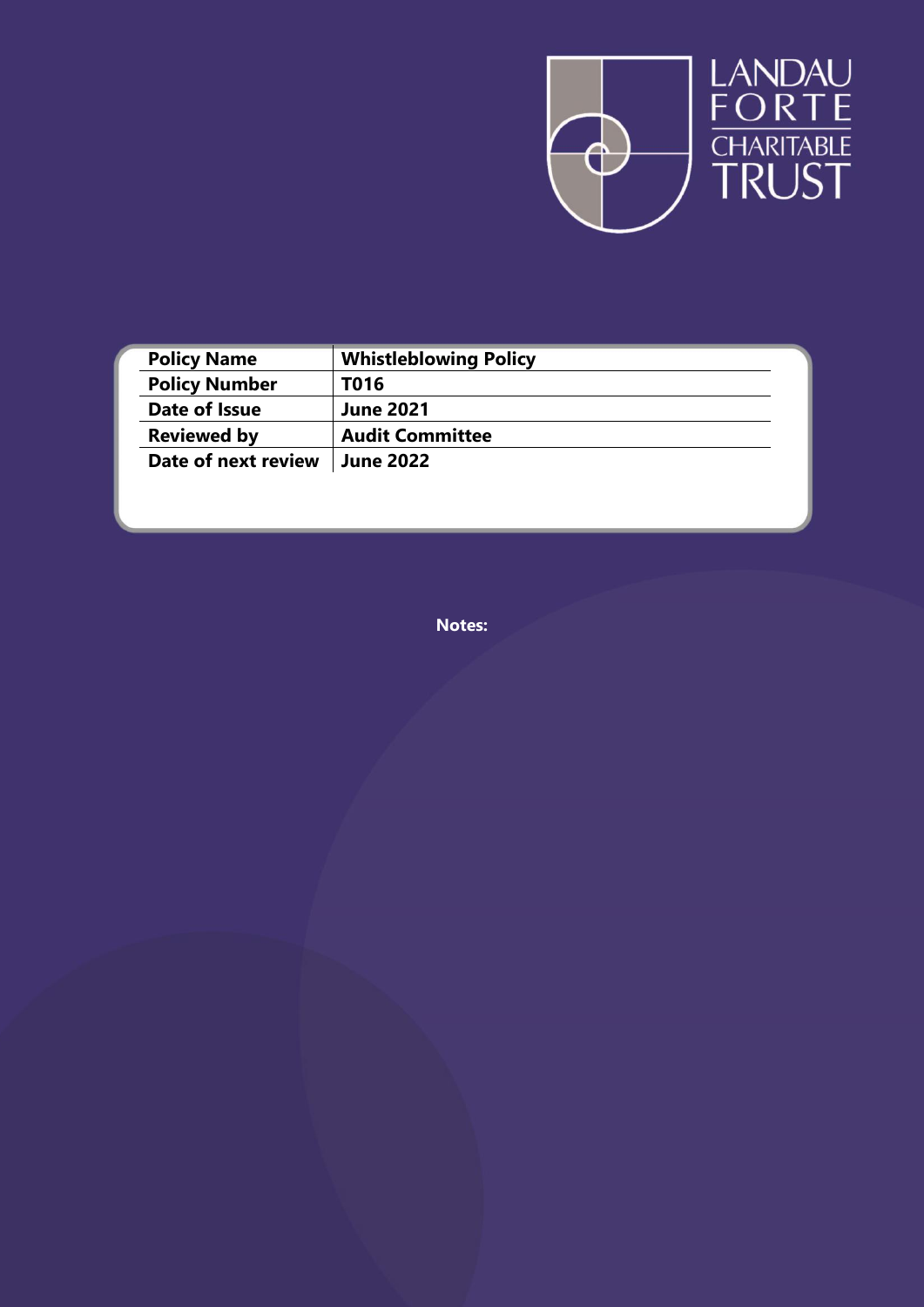**Public Disclosure by the Trust's Employees: 'Whistleblowing' Policy Advice and Instructions for Staff**

#### **(should be read in conjunction with the Trust's Safeguarding policy)**

### **1. ABOUT THIS POLICY**

- 1.1. Whistleblowing is the disclosure of information which relates to suspected wrongdoing or dangers at work. We are committed to conducting the Trust with honesty and integrity, and we expect all staff to maintain high standards. However, all organisations face the risk of things going wrong from time to time, or of unknowingly harbouring illegal or unethical conduct. A culture of openness and accountability is essential in order to prevent such situations occurring and to address them when they do occur.
- 1.2. The aims of this policy are:
	- 1.2.1. To encourage staff to report suspected wrongdoing as soon as possible, in the knowledge that their concerns will be taken seriously and investigated as appropriate, and that their confidentiality will be respected;
	- 1.2.2. To provide staff with guidance as to how to raise those concerns; and
	- 1.2.3. To reassure staff that they should be able to raise genuine concerns without fear of reprisals, even if they turn out to be mistaken.
- 1.3. This statement sets out the Trust's Policy and provides in some detail advice and guidance to staff on the scope of the Policy. It explains that any member of staff who has a reasonable belief that there is serious malpractice they may raise a concern under the procedure agreed by the Governing Body and which is described in this statement. There is also information about the rights of staff to raise the matter externally if they are not satisfied with the Trust's response and the protection afforded to them if they choose to do this after the internal procedures have been exhausted.

#### **2. WHAT IS 'WHISTLEBLOWING'?**

- 2.1. Whistleblowing is the disclosure of information which relates to suspected wrongdoing or dangers at work. This may include:
	- 2.1.1. Criminal activity;
	- 2.1.2. Miscarriages of justice;
	- 2.1.3. Danger to health and safety;
	- 2.1.4. Damage to the environment;
	- 2.1.5. Failure to comply with any legal or professional obligation or regulatory requirements;
	- 2.1.6. Bribery;
	- 2.1.7. Financial fraud or mismanagement;
	- 2.1.8. Negligence;
	- 2.1.9. Breach of Trust internal policies and procedures;
	- 2.1.10. Conduct likely to damage the Trust reputation;

Policy Number: T016 Version: 5.0 Date of Issue: June 2021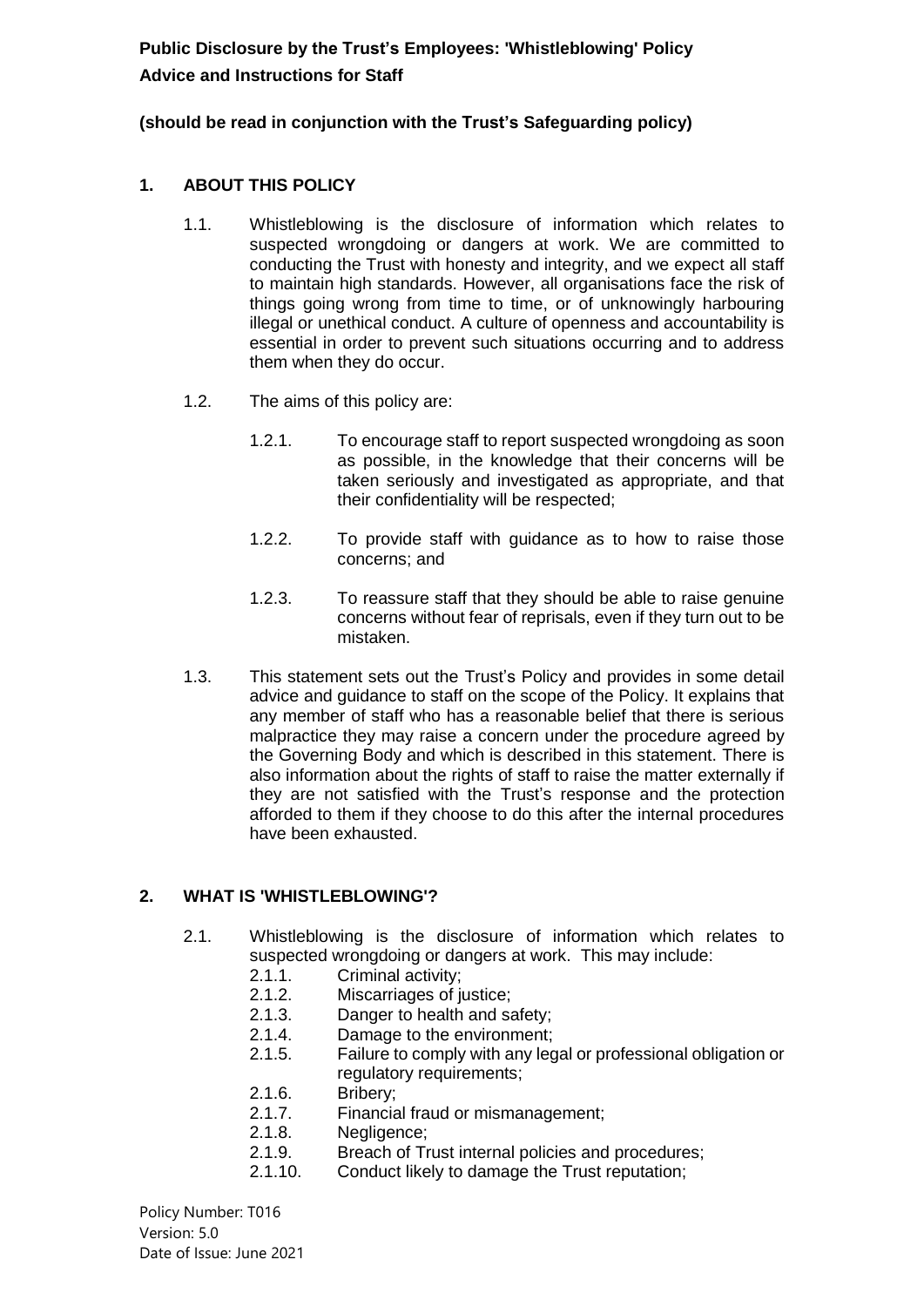- 2.1.11. Unauthorised disclosure of confidential information;
- 2.1.12. Concerns about the harm or risk of harm to children; and
- 2.1.13. The deliberate concealment of any of the above matters.
- 2.2. A whistleblower is a person who raises a genuine concern relating to any of the above. If you have any genuine concerns related to suspected wrongdoing or danger affecting any of our activities (a **whistleblowing** concern) you should report it under this policy.

# **3. SCOPE OF THE POLICY**

This policy applies to all individuals working at all levels of the Trust, including officers, directors, employees, consultants, contractors, trainees, homeworkers, part-time and fixed-term workers, casual and agency staff and volunteers (collectively referred to as staff in this policy).

## **4. WHEN SHOULD WHISTLEBLOWING PROCEDURES BE USED?**

- 4.1. If a staff member has concerns about wrongdoing at the Trust and feels that those concerns are sufficiently serious to require reporting, this procedure outlines what should be done.
- 4.2. Each individual member of staff should feel able to speak freely on such matters. However, the Trust and colleagues have the right to protect themselves against unfounded false or malicious accusations.
- 4.3. Whistleblowing should only be used when the party instigating the procedure has reasonable grounds for believing that a serious offence has been or may be committed. It must never be used without good grounds, falsely or maliciously.
- 4.4. Whistleblowing is not appropriate for:
	- 4.4.1. Dealing with issues between a member of staff and the Trust which relate to their own employment or rights or employment conditions generally. Alternative dispute resolution procedures for that purpose are outlined in the employment terms and conditions.
	- 4.4.2. Dealing with pupil complaints, which will be dealt with under separately published procedures.
	- 4.4.3. Specific cases of child safety or safeguarding which will be dealt with under the procedures specified in that connection. If any staff member has concerns that a pupil is being dealt with unfairly in school, they should raise their concern, in the first instance with the Principal or Child Protection Officer.
	- 4.4.4. Complaints relating to a staff member's own personal circumstances, such as the way they have been treated at work. In those cases the Grievance Procedure should be used.
- 4.5. If a staff member is uncertain whether something is within the scope of this policy you should seek advice from the Trust team.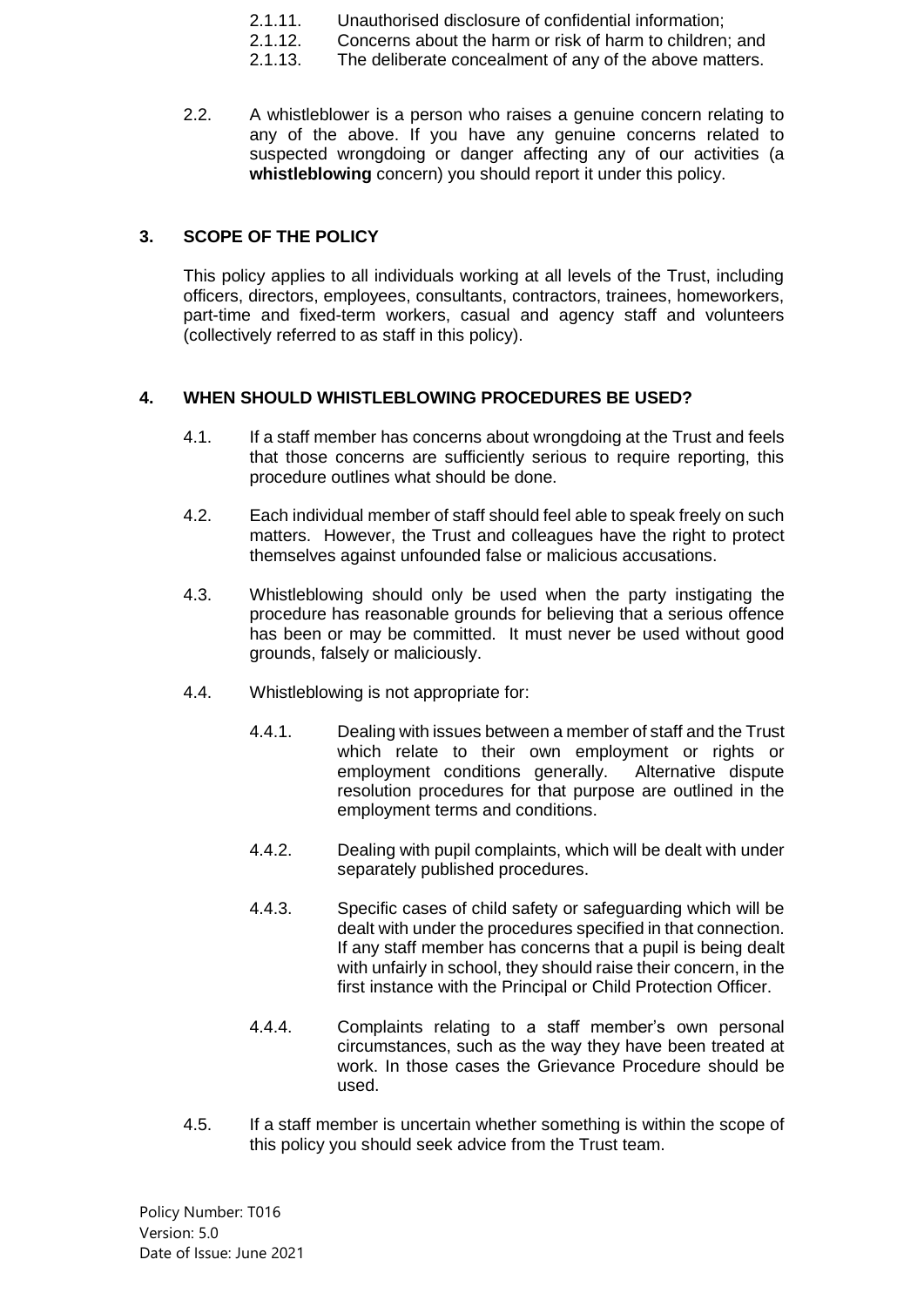### <span id="page-3-1"></span>**5. THE PROCEDURE**

- 5.1. We hope that in many cases staff will be able to raise any concerns with their line manager, orally or in writing and that they will be able to agree a way of resolving their concern quickly and effectively. Staff are discouraged from making anonymous disclosures as this may make the investigation difficult or impossible to conduct.
- 5.2. Where:
	- 5.2.1. The matter is more serious; or
	- 5.2.2. The staff member feels that their line manager has not addressed their concern; or
	- 5.2.3. If the staff member would prefer not to raise it with them for any reason

The staff member should raise the concern with the Principal, or, if the concern relates to the Principal, the concern should be raised with the CEO.

- 5.3. The person with whom the matter is raised is referred to as the "Assessor". Once the staff member has raised a concern, the Assessor will carry out an initial assessment to determine the scope of any investigation and will inform the individual of the outcome of our assessment. The staff member may be required to attend additional meetings in order to provide further information.
- 5.4. For the initial assessment, the Assessor may:
	- 5.4.1. Interview the staff member as soon as possible within seven working days, in confidence. Early interview will be essential if the concern relates to an immediate danger to loss of life or serious injury or risk to pupils;
	- 5.4.2. Obtain as much information as possible from the staff member about the grounds for the belief of wrongdoing and consult with them about further steps which could be taken; and
	- 5.4.3. Advise the staff member of the appropriate route if the matter does not fall under this Procedure.
- 5.5. In some cases the Trust may appoint an investigator or team of investigators including staff with relevant experience of investigations or specialist knowledge of the subject matter. The investigator(s) may make recommendations for change to enable us to minimise the risk of future wrongdoing.
- <span id="page-3-0"></span>5.6. The Assessor will aim to keep the staff member informed of the progress of the investigation and its likely timescale. However, sometimes the need for confidentiality may prevent the Assessor giving specific details of the investigation or any disciplinary action taken as a result. Any information about the investigation should be treated as confidential.
- 5.7. The Assessor will report all matters raised under this procedure to the CEO or Company Secretary.
- 5.8. At the initial assessment with the Assessor, or any subsequent meetings, the staff member may be accompanied by a recognised trade union representative or a work colleague who must respect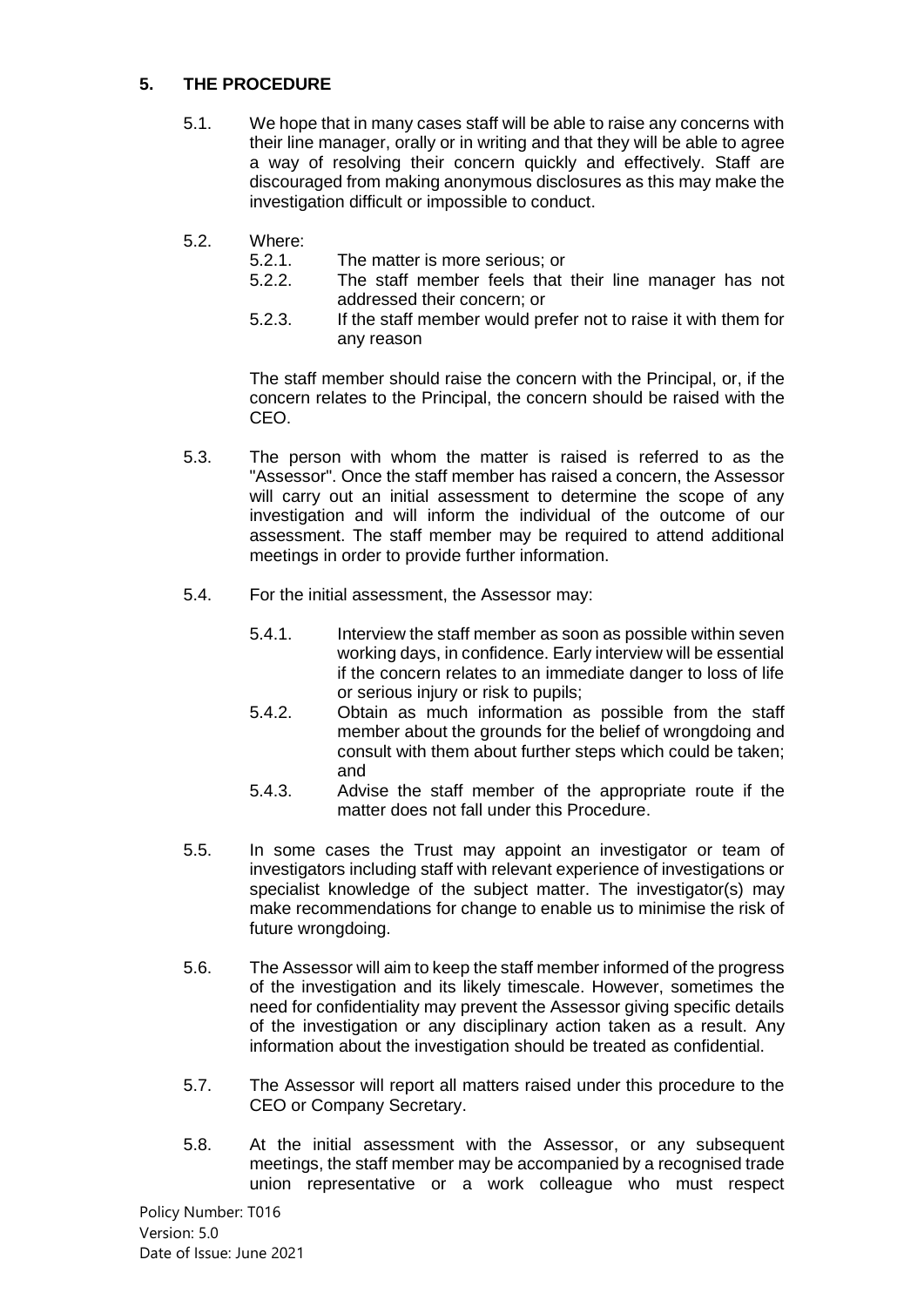confidentiality of the disclosure and any subsequent investigation. The Assessor may be accompanied by a member of staff to take notes which will be made available to the staff member after the meeting and propose how to deal with the matter.

- 5.9. The Assessor may at any time disclose the matter to a professionally qualified lawyer for the purpose of taking legal advice. The Assessor may also discuss the issue, in confidence, to other suitable professionals, such as independent HR consultants or school governance providers in order to assess the nature of the case and to inform the outcome of the investigation.
- 5.10. Promptly within ten working days of the interview, the Assessor will recommend one or more of the following:
	- 5.10.1. The matter be further investigated internally by the Trust;
	- 5.10.2. The matter be further investigated by external consultants appointed by the Trust;
	- 5.10.3. The matter be reported to an external agency;
	- 5.10.4. Disciplinary proceedings be implemented against a member of staff;
	- 5.10.5. The route for the staff member to pursue the matter if it does not fall within this procedure; or
	- 5.10.6. That no further action is taken by the Trust.
- 5.11. The grounds on which no further action is taken may include:
	- 5.11.1. The Assessor is satisfied that, on the balance of probabilities, there is no evidence that wrongdoing within the meaning of this procedure has occurred, is occurring or is likely to occur;
	- 5.11.2. The Assessor is satisfied that the staff member is not acting in good faith;
	- 5.11.3. The matter is already (or has been) the subject of proceedings under one of the Trust's other procedures or policies; or
	- 5.11.4. The matter concerned is already (or has been) the subject of legal proceedings or has already been referred to an external agency.
- 5.12. The recommendation of the Assessor will be made to the Principal. However, should it be alleged that the Principal is involved in the alleged wrongdoing; the recommendation will be made to the CEO.
- 5.13. The Principal or CEO or Company Secretary, as appropriate, will ensure that the recommendation is implemented unless there is good reason for not doing so in whole or in part. Such a reason will be reported to the next meeting of the Governing Body.
- 5.14. The Staff member's identity will be kept confidential unless they otherwise consents or unless there are grounds to believe that they have acted maliciously. In the absence of such consent or grounds, the Assessor will not reveal the identity of the staff member except:
	- 5.14.1. Where the Assessor is under a legal obligation to do so;<br>5.14.2. Where the information is already in the public domain: or
	- 5.14.2. Where the information is already in the public domain; or
	- 5.14.3. On a legally privileged basis to a professionally qualified lawyer for the purpose of obtaining legal advice.
- 5.15. The conclusion of any agreed investigation will be reported by the Assessor to the staff member promptly within twenty-eight working days of the initial interview or such reasonable extension as the Trust

Policy Number: T016 Version: 5.0 Date of Issue: June 2021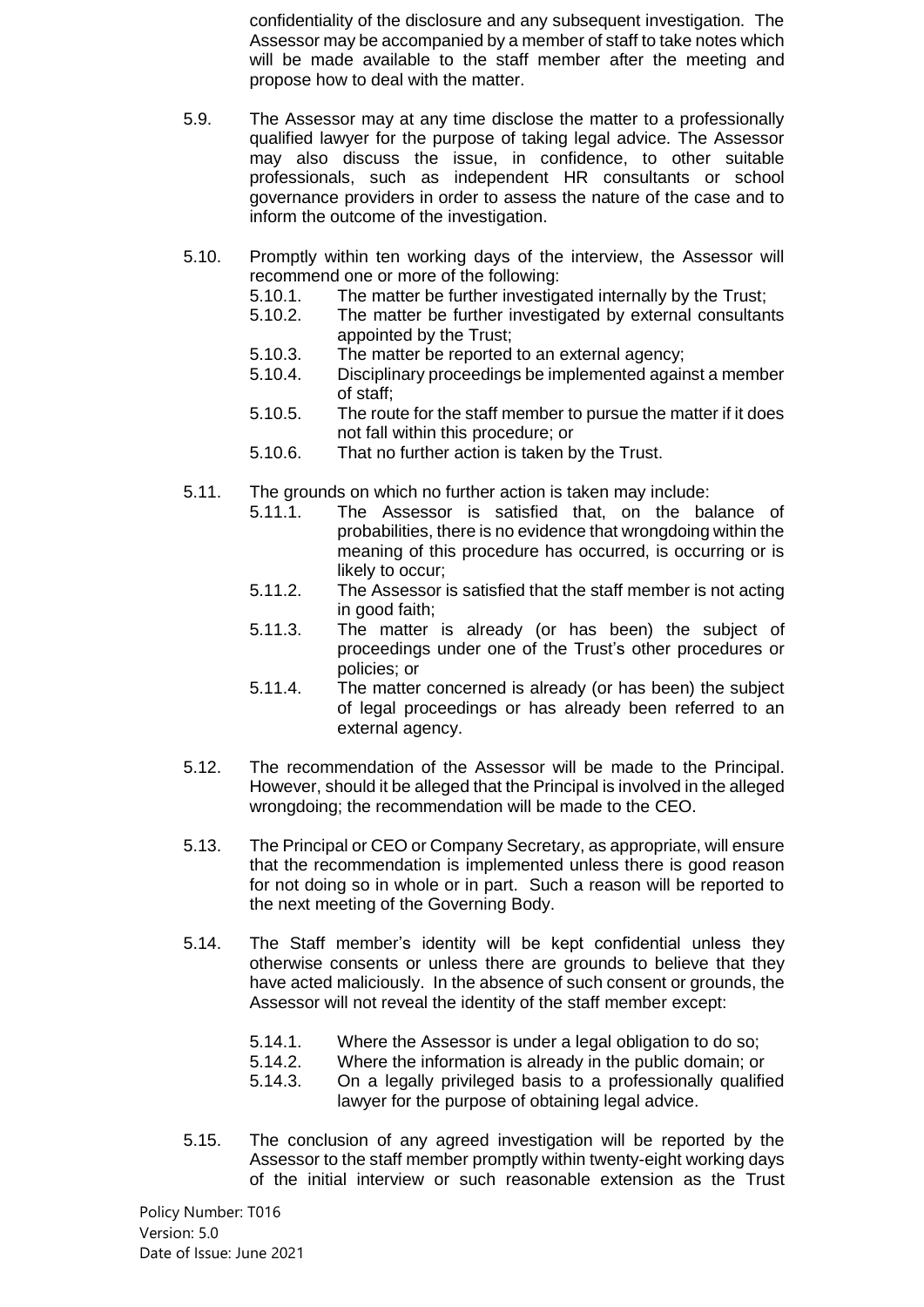requires. However, as stated in paragraph [5.6,](#page-3-0) sometimes the need for confidentiality may prevent the Assessor giving the staff member specific details of the conclusion. The Assessor will inform the staff member if this is the case.

- 5.16. All responses to the staff member will be made in writing and sent to their home address.
- 5.17. The staff member may at any time disclose the matter on a legally privileged basis to a professionally qualified lawyer for the purpose of taking legal advice.

#### **6. MALICIOUS ACCUSATIONS**

A deliberately false or malicious accusation made by a staff member under this policy is a disciplinary offence and will be dealt with under the Trust's disciplinary procedure, as well as potentially exposing the staff member to legal liability.

## **7. IF YOU ARE NOT SATISFIED**

Whilst we cannot always guarantee the outcome the Representor is seeking, we will try to deal with your concern fairly and in an appropriate way. If the staff member is not happy with the way in which their concern has been handled, they can contact the CEO or Company Secretary.

#### **8. INFORMING EXTERNAL AGENCIES**

- 8.1. Within the Trust all staff have a duty of confidentiality. The duty of confidentiality is implied by the law in every contract of employment and prohibits employees from publicly disclosing employers' confidential information, unless it is in the public interest that the information is disclosed or unless the Trust fails to follow required procedures. Other legal restrictions on the disclosure of information, for example under data protection legislation, may also apply.
- 8.2. Whistleblowing to an external agency without first going through the internal procedure is a breach of the Trust's Code of Conduct.
- 8.3. Whistleblowing to the media is not appropriate or permitted in any circumstances.

#### **9. CONFIDENTIALITY**

- 9.1. Staff may, on a confidential basis seek prior guidance from the Principal if they wish to establish whether any course of conduct on their part or on the part of another member of staff may amount to wrongdoing under these procedures. Such enquiry shall be kept confidential. The Principal will attempt to provide guidance on the basis of the information provided, but such guidance shall not prejudice the rights of the Trust or any person under these procedures.
- 9.2. We hope that staff will feel able to voice whistleblowing concerns openly under this policy. However, if the staff member wants to raise their concern(s) confidentially, the Trust will make every effort to keep the

Policy Number: T016 Version: 5.0 Date of Issue: June 2021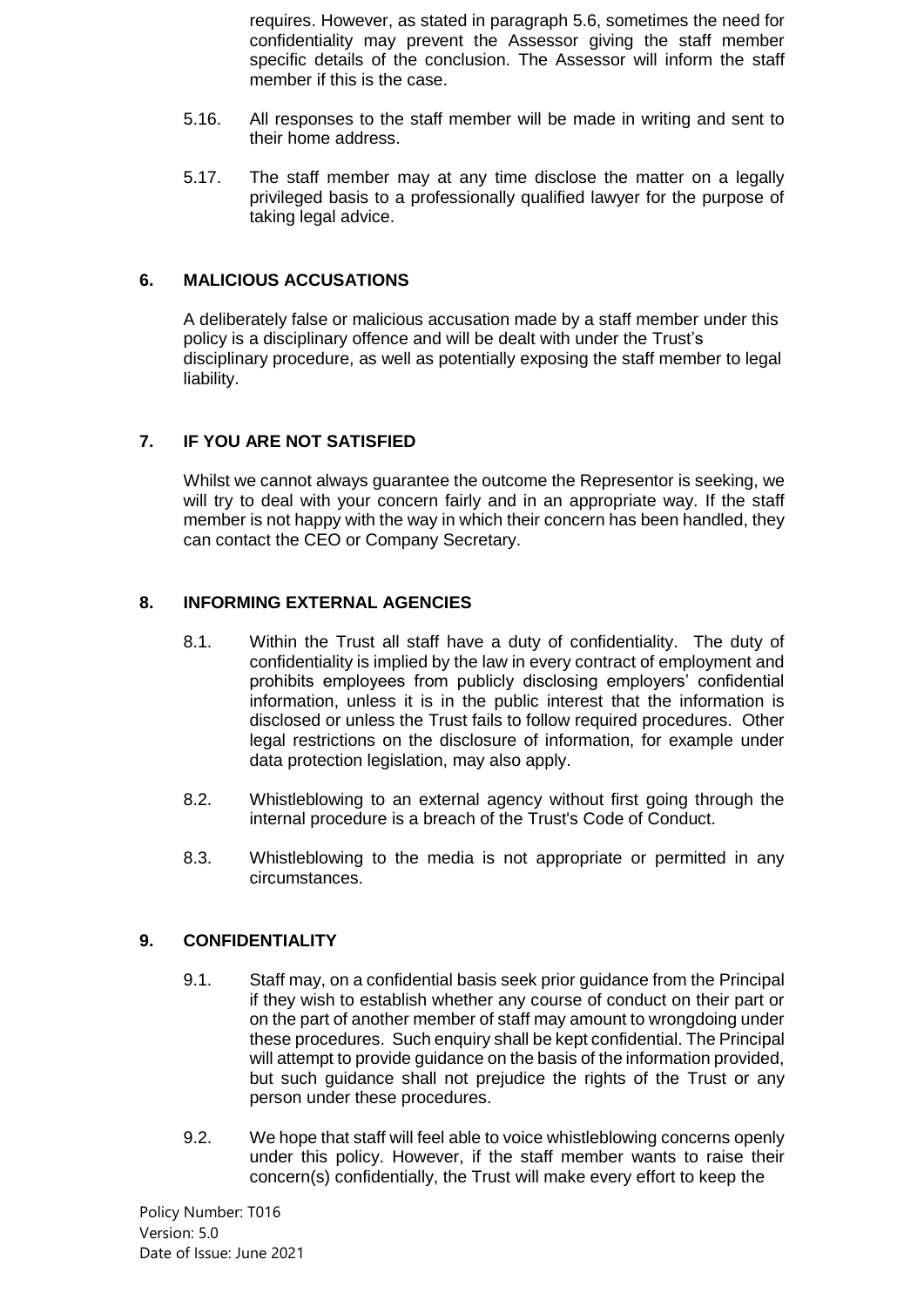<span id="page-6-0"></span>staff member's identity secret. If it is necessary for anyone investigating staff member's concern to know their identity, we will discuss this with you.

9.3. As stated in paragraph [5.1](#page-3-1) above, we do not encourage staff to make disclosures anonymously. Proper investigation may be more difficult or impossible if we cannot obtain further information from you. It is also more difficult to establish whether any allegations are credible. Whistleblowers who are concerned about possible reprisals if their identity is revealed should come forward to the Principal, or, should it be alleged that the Principal is involved in the alleged wrongdoing, to the CEO and appropriate measures can then be taken to preserve confidentiality. If the staff member is in any doubt they can seek advice from Protect, the independent whistleblowing charity, who offer a confidential helpline 0207 3117 2520 and further information can also be obtained from their website [https://protect-advice.org.uk/contact](https://protect-advice.org.uk/contact-protect-advice-line/)[protect-advice-line/](https://protect-advice.org.uk/contact-protect-advice-line/)

### **10. MONITORING, EVALUATION AND REVIEW**

The Trust Audit Committee will assess the implementation and effectiveness of this policy. The policy will be promoted and implemented throughout the Trust.

#### **11. ADVICE FOR STAFF RAISING A CONCERN**

- 11.1. The Trust acknowledges the difficult choice a member of staff may have to make in raising a concern. As the issues that prompt the concern are likely to be complex, how the member of staff proceeds with his or her concern will vary from situation to situation. The following advice is recommended if a member of staff wishes to make a disclosure:
	- 11.1.1. make any objections to illegal, unsafe or unethical practices promptly so as to avoid any misinterpretation of the motives for doing so;
	- 11.1.2. focus on the issues and proceed in a tactful manner to avoid unnecessary personal antagonism which might distract attention from solving the problem;
	- 11.1.3. be accurate in his/her observations and claims and keep formal records documenting relevant events.
- 11.2. Members of staff may also wish to seek independent legal advice.

#### **12. COMPLAINTS OF RETALIATION AS A RESULT OF DISCLOSURE**

12.1. The Trust accepts that it has an obligation to ensure that staff who make a disclosure without malice and in good faith are protected, regardless of whether or not the concern raised is upheld. A member of staff who has made a disclosure and who feels that, as a result, he or she has suffered adverse treatment should submit a formal complaint under the grievance procedure as set out in the staff policy detailing what has been done to him or her. If it appears that there are reasonable grounds for making the complaint, the onus will be on the person against whom the complaint of adverse treatment has been made to show that the actions complained of were not taken in retaliation for the disclosure.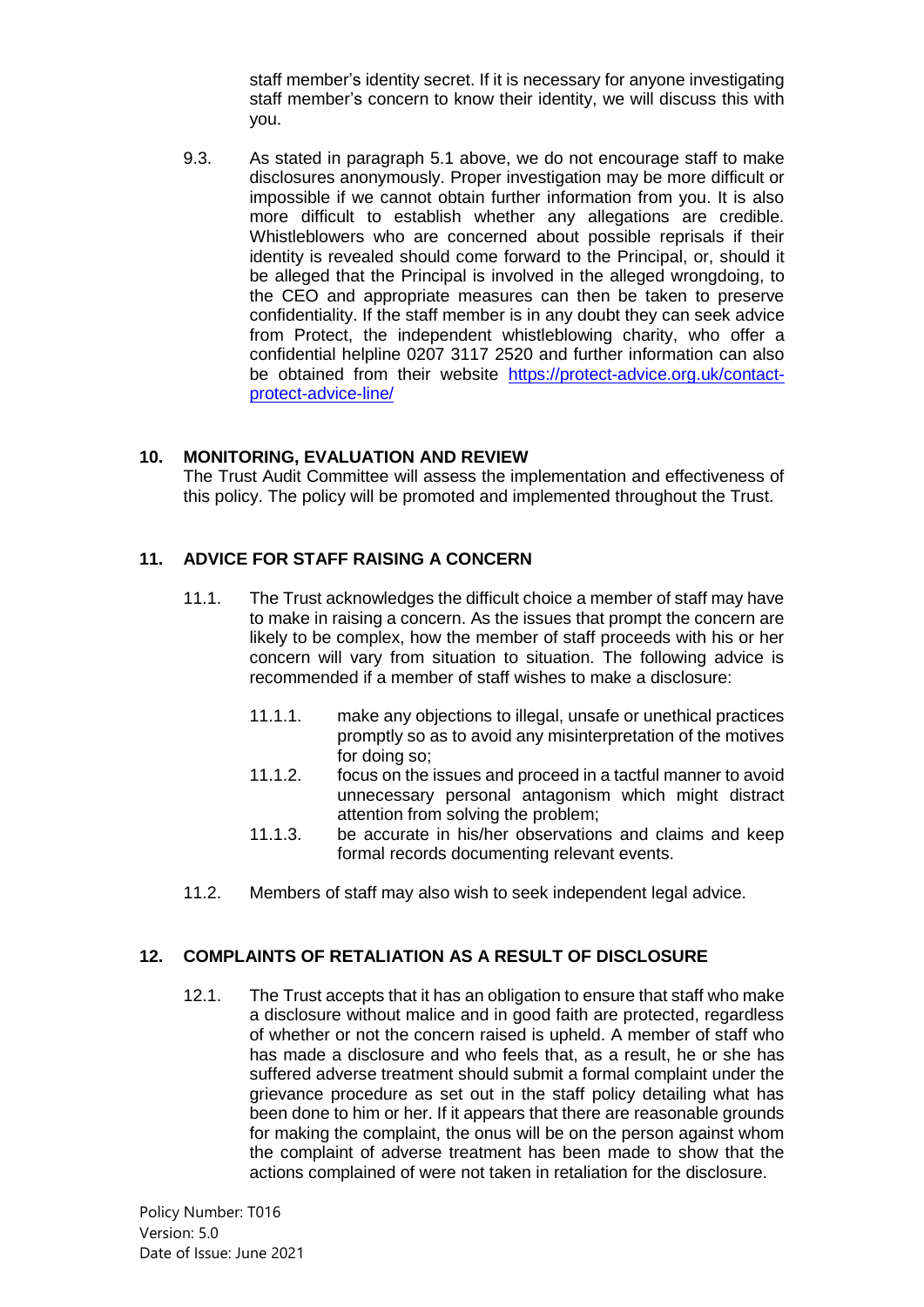12.2. Where it is determined that there is a prima facie case that a member of staff has suffered adverse treatment, harassment or victimisation as a result of his or her disclosure, a further investigation may take place and disciplinary action may be taken against the perpetrator in accordance with the relevant procedure.

# **13. EXTERNAL DISCLOSURE**

- 13.1. If, having exhausted this procedure, a member of staff is not satisfied with the Trust's, he or she is at liberty to take the matter further to an external body such as a regulator.
- 13.2. We strongly encourage you to seek advice before reporting a concern to anyone external. The independent whistleblowing charity, Protect, operates a confidential helpline. They also have a list of prescribed regulators for reporting certain types of concern. As at paragraph [9.3,](#page-6-0) their contact details can be obtained from The Trust team.

## **14. PROTECTION SUPPORT FOR WHISTLEBLOWERS**

- 14.1. It is understandable that whistleblowers are sometimes worried about possible repercussions. We aim to encourage openness and will support staff who raise genuine concerns under this policy, even if they turn out to be mistaken.
- 14.2. Whistleblowers must not suffer any detrimental treatment as a result of raising a concern. Detrimental treatment includes dismissal, disciplinary action, threats or other unfavourable treatment connected with raising a concern. If the staff member believes they have suffered any such treatment, you should inform the Principal immediately. If the matter is not remedied the staff member should raise it formally using the Grievance Procedure.
- 14.3. Staff members must not threaten or retaliate against whistleblowers in any way. If any staff member is involved in such conduct they may be subject to disciplinary action.